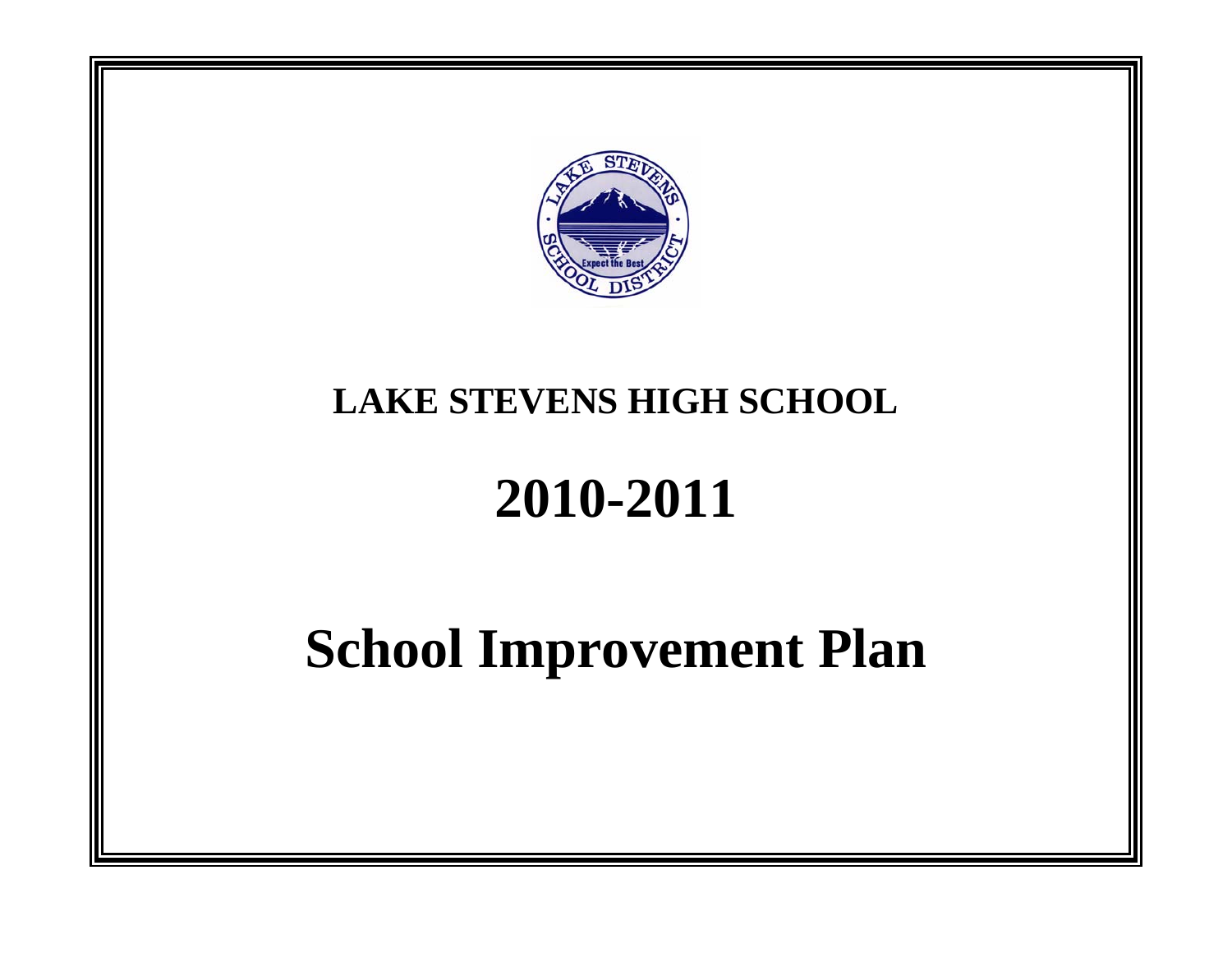### **2010 - 2011 School Improvement Plan Summary**

*{Provide a brief one page summary of your School Improvement Plan}* 

#### **FOCUS ON LEARNING:**

Math continues to be a challenge for the sophomores of Lake Stevens High School particularly in the Algebraic/Number sense strand on the High School Proficiency Exam. We have done a little better with Geometric sense and measurement. For 2010-2011, we will be focusing our energies on preparing for End of Course assessments in Algebra and Geometry. This will be done by intentionally aligning our teaching with the newly released test specifications for both EOC's. Math educators will use their collaborative release time on Friday's to align curriculum and continue to use Classroom Based Assessments in Geometry that are aligned with the standards to inform teacher practice relative to student achievement. We would also like to focus on re-instituting Collections of Evidence in Algebra, Geometry, and Intermediate Algebra as a way for students to meet standard on another form of the assessment. Lake Stevens High School has remained either static or has made minimal gains in Reading the past two years. Our staff will be working on pre, during, and post reading strategies for students that are aligned to the 11 reading targets, focusing specifically on informational text.

#### **DEVELOPING EXCELLENCE IN STAFF:**

With the advent of collaboration Friday's and our continuing focus on student achievement we will have our staff working on common assessments. Our staff is in many different places with their use of assessment to inform their instructional practice. As a building we have focused our energies in creating common classroom based assessments in language arts and math. There have been other academic departments that have horizontal alignment of curriculum. We want to make sure that all of our staff understands the value of common assessments as a basis for conversations to take place in all curricular areas about student work. We will use building directed time to introduce and expand on the type of work that has paid dividends in some of our curricular areas. We will require our departments to develop common assessments based upon specific targets and then discuss the results/data. The impetus of this will be to show clearly that we are hitting our teaching/learning targets.

#### **DEVELOPING PARTNERSHIPS WITH FAMILIES AND THE COMMUNITY:**

Our mission is to prepare our students to be life long learners. One of the gaps that we have identified continues to be to educate our own faculty to be able to effectively communicate high school graduation and college preparation requirements to students and to families. We also believe that we need to target a more heterogeneous audience for all of our outreach programs such as Beyond High School Night, FAFSA night, Conference night, Sophomore Orientation, and Curriculum Night just to name a few.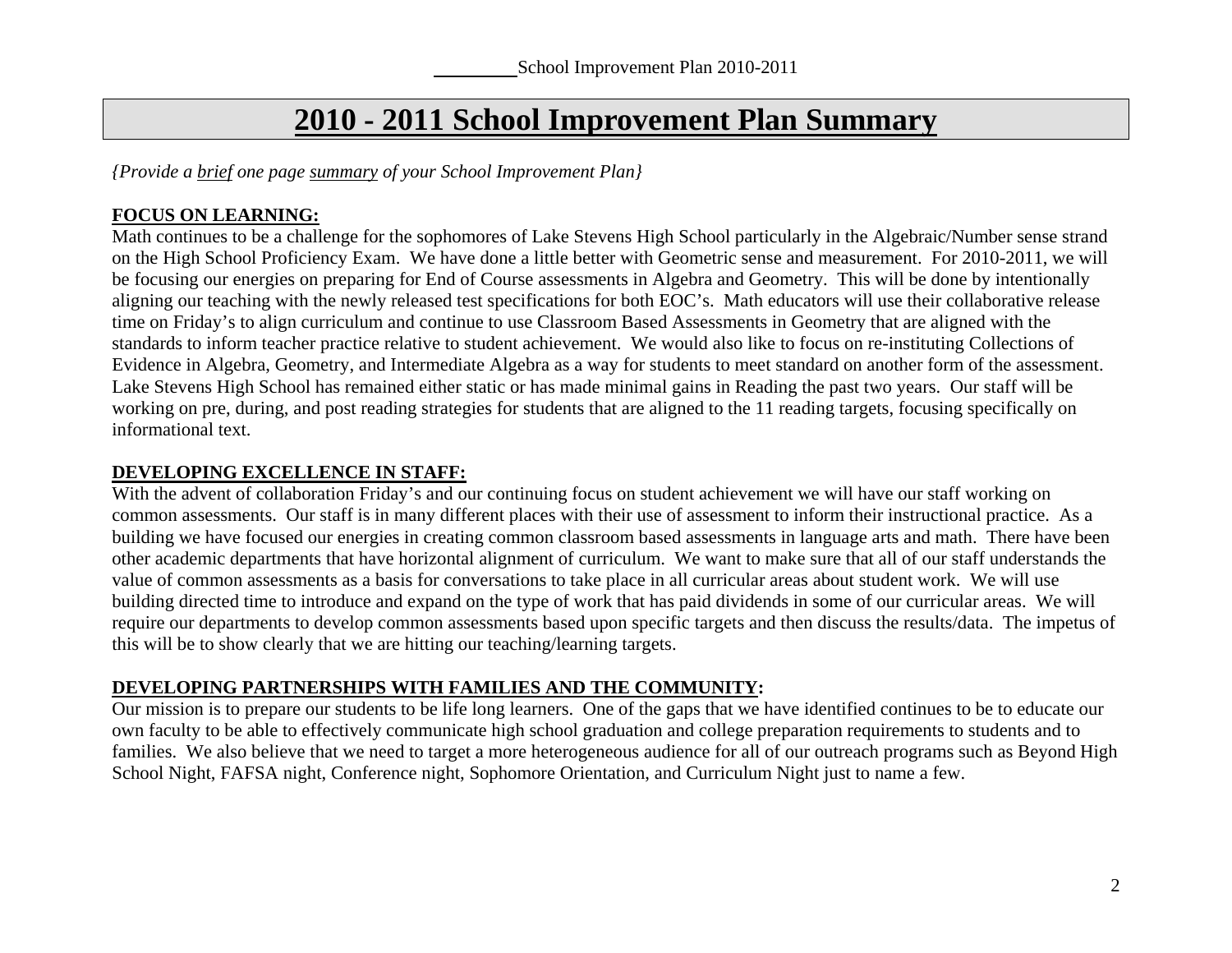## **HSPE (WASL) DATA**

*{Highlight in red the years that your building is below the state average}* 

|           | <b>READING</b> |              | <b>MATH</b>   | <b>SCIENCE</b> |               | <b>WRITING</b> |               |              |
|-----------|----------------|--------------|---------------|----------------|---------------|----------------|---------------|--------------|
|           | <b>School</b>  | <b>State</b> | <b>School</b> | <b>State</b>   | <b>School</b> | <b>State</b>   | <b>School</b> | <b>State</b> |
| Year      | 10th           | 10th         | 10th          | 10th           | 10th          | 10TH           | 10th          | 10TH         |
| 2009-2010 | 89.3%          | 78.8%        | 49.3%         | 41.6%          | 52.7%         | 44.7%          | 95.0%         | 85.9%        |
| 2008-2009 | 89.1%          | 81.2%        | 49.5%         | 45.4%          | 43.4%         | 38.8%          | 92.1%         | 86.7%        |
| 2007-2008 | 90.1%          | 81.8%        | 54.4%         | 49.6%          | 37.4%         | 40.0%          | 90.5%         | 86.8%        |
| 2006-2007 | 87.0%          | 80.8%        | 51.7%         | 50.4%          | 33.9%         | 36.4%          | 90.0%         | 83.9%        |
| 2005-2006 | 86.1%          | 82.0%        | 52.0%         | 51.0%          | 42.2%         | 35.0%          | 85.1%         | 79.8%        |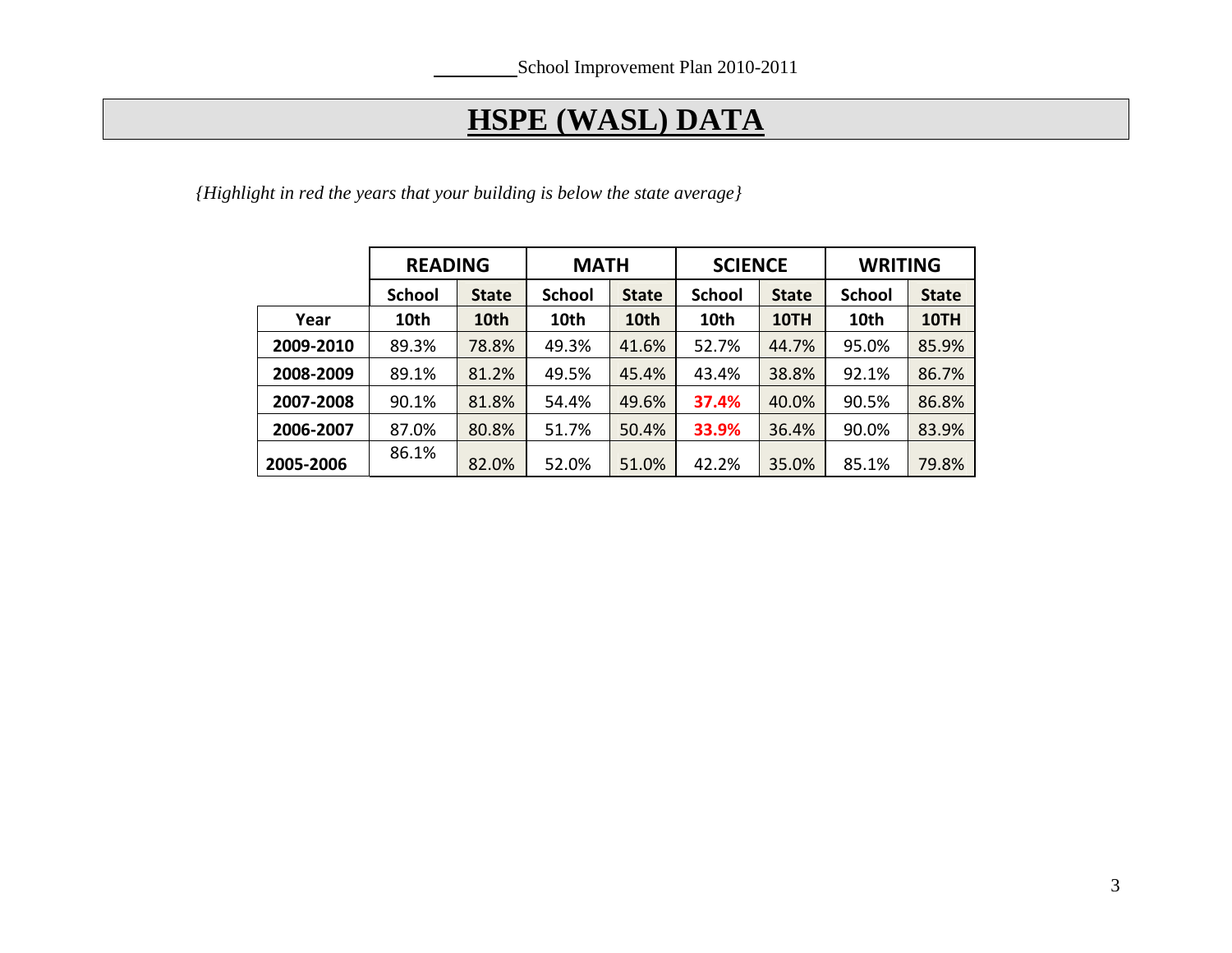### **ADDITIONAL DATA**

*{In table or chart form, identify other data that is available to you and pertinent to your data analysis. School specific, district-wide, MAPS, DIBELS, AYP, demographic, etc.}* 

| <b>WASL</b>                              | $05 - 06$ | $06 - 07$ | $07 - 08$ | 08-09 | <b>HSPE</b> |
|------------------------------------------|-----------|-----------|-----------|-------|-------------|
|                                          |           |           |           |       | $09-10$     |
| <b>Literary Text</b>                     |           |           |           |       | 82.5%       |
| <b>Informational Text</b>                |           |           |           |       | 82.9%       |
| Comprehension                            | 88%       | 83.4%     | 75.9%     |       | 78.2% 85.4% |
| <b>Analyze/Interpret</b>                 | 84%       | 84.6%     | 74.0%     | 81.5% | 84.9%       |
| <b>Critical Thinking</b>                 | 87%       | 77.8%     | 82.4%     | 83.5% | 83.8%       |
| % of Students<br><b>Meeting Standard</b> | 86.1%     | 87.1%     | 89.9%     | 89.1% | 89.3%       |

#### **Reading- trend by strand Wath- trend by strand Math- trend by strand Math- trend by strand Math-**

| <b>WASL</b>                      | $05 - 06$ | 06-07 | $07 - 08$ | 08-09 | $09-10$     |
|----------------------------------|-----------|-------|-----------|-------|-------------|
|                                  |           |       |           |       | <b>HSPE</b> |
| <b>Mathematical Content</b>      |           |       |           |       |             |
| <b>Number Sense</b>              | 35.3%     | 30.5% | 54.0%     | 45.6% |             |
| Measurement                      | 63.6%     | 40.3% | 45.3%     | 43.4% |             |
| Geometric Sense                  | 56.3%     | 62.1% | 52.8%     | 55.1% |             |
| <b>Probability Statistics</b>    | 47.9%     | 53.5% | 53.3%     | 24.6% | 53.6%       |
| Algebraic Sense                  | 42.2%     | 41.5% | 38.3%     | 41.2% |             |
| Geometric and Measurement        |           |       |           |       | 52.7%       |
| Sense                            |           |       |           |       |             |
| Algebraic and Number Sense       |           |       |           |       | 41.8%       |
| <b>Mathematical Processes</b>    |           |       |           |       | 39.1%       |
| <b>Solving Problems</b>          | 56.3      | 56.3% | 43.1%     | 33.2% |             |
| <b>Communicate Understanding</b> | 58.3%     | 54.7% | 39.4%     | 35.6% |             |
| <b>Making Connections</b>        | 63.6%     | 44.5% | 52.8%     | 49.0% |             |
| % of Students Meeting            | 52.2%     | 51.1% | 54.3%     | 49.5% | 49.3%       |
| <b>Standard</b>                  |           |       |           |       |             |

### **Science- trend by strand**

| <b>WASL</b>                   | $05 - 06$ | $06 - 07$ | $07 - 08$ | 08-09 | $09-10$ |
|-------------------------------|-----------|-----------|-----------|-------|---------|
| <b>Systems of Science</b>     | 33.4%     | 30.2%     | 38.1%     | 42.6% | 40.8%   |
| Inquiry in Science            | 50.3%     | 40.8%     | 53.0%     | 53.7% | 63.7%   |
| <b>Application of Science</b> | 46.1%     | 31%       | 53.0%     | 48.3% | 48.7%   |
| % of Students Meeting         | 41.8%     | 33.7%     | 37.3%     | 43.4% | 52.7%   |
| <b>Standard</b>               |           |           |           |       |         |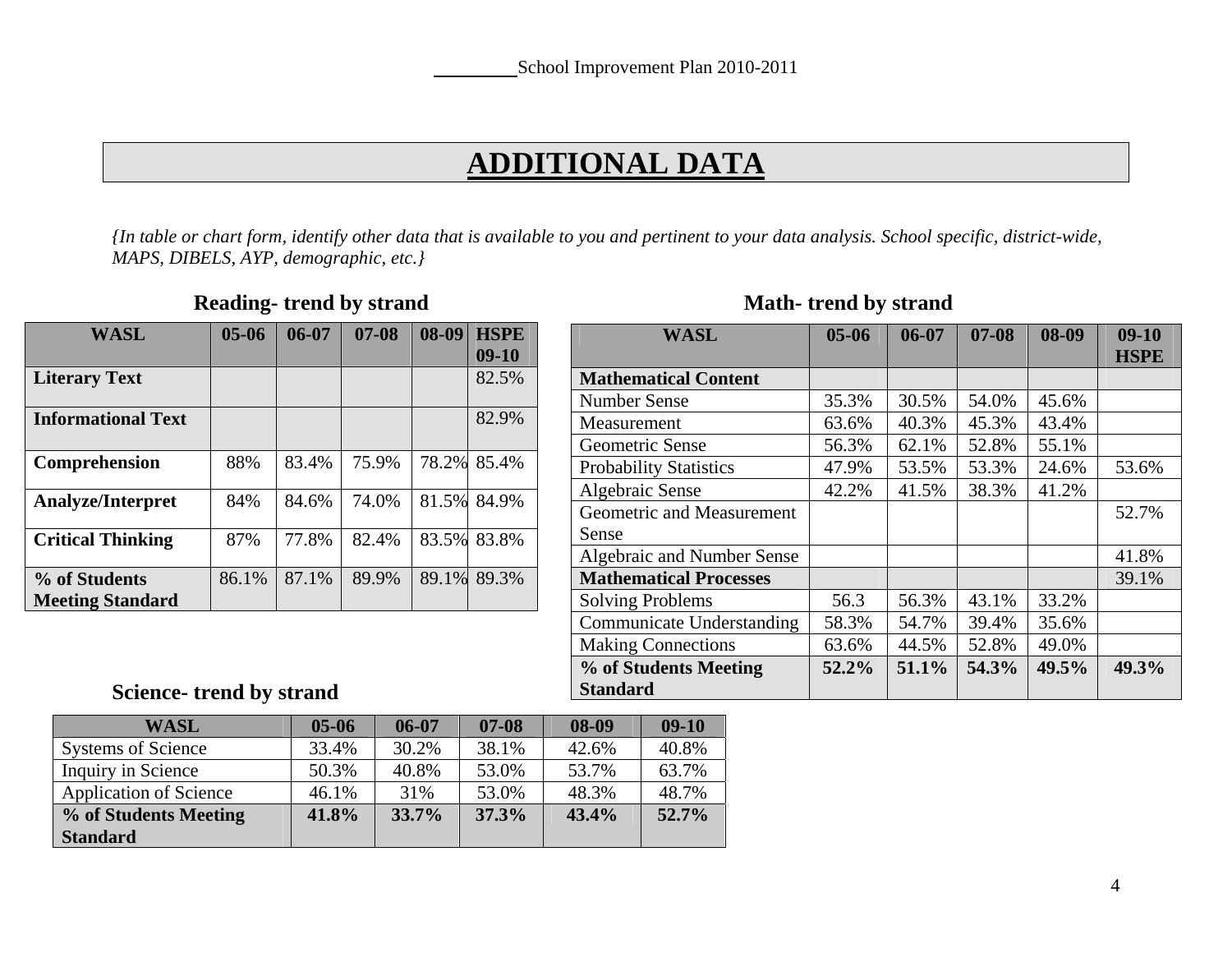School Improvement Plan 2010-2011

| <b>School</b>       | <b>Reading</b> | <b>Writing</b> | <b>Math</b> | <b>Science</b> |
|---------------------|----------------|----------------|-------------|----------------|
| <b>Arlington</b>    | 86.2%          | 91.5           | 44.4%       | 47.0%          |
| <b>Marysville</b>   | 77.5%          | 85.1%          | 30.0%       | 36.4%          |
| <b>Monroe</b>       | 83.5%          | 90.1%          | 44.6%       | 50.0%          |
| <b>Snohomish</b>    | 85.8%          | 89.9%          | 42.3%       | 45.7%          |
| <b>Stanwood</b>     | 86.1%          | 91.7%          | 45.5%       | 45.9%          |
| <b>Lake Stevens</b> | 89.3%          | 95.0%          | 49.3%       | 52.7%          |

### **HSPE Data- WESCO North**

#### COHORT WASL DATA LSHS- Current Cohorts

#### CLASS OF 2010  $(2008~10^{\text{th}}\,\text{WASL})$

### $4<sup>th</sup>$  grade (2001)  $7<sup>th</sup>$  grade (2005)  $10<sup>th</sup>$  grade (2008)

| Reading | 77.7% | 70.5% | 89.9% |
|---------|-------|-------|-------|
| Writing | 46.4% | 63.1% | 90.3% |
| Math    | 50.3% | 50.9% | 54.3% |

#### CLASS OF 2011  $(2009 10^{th}$  WASL)

|  |  |  |  | $4th$ grade (2002) $7th$ grade (2006) $10th$ grade (2009) |
|--|--|--|--|-----------------------------------------------------------|
|--|--|--|--|-----------------------------------------------------------|

| Reading | 66.7% | 67.2% | 89.1% |
|---------|-------|-------|-------|
| Writing | 50.6% | 57.3% | 92.1% |
| Math    | 51.3% | 45.8% | 49.5% |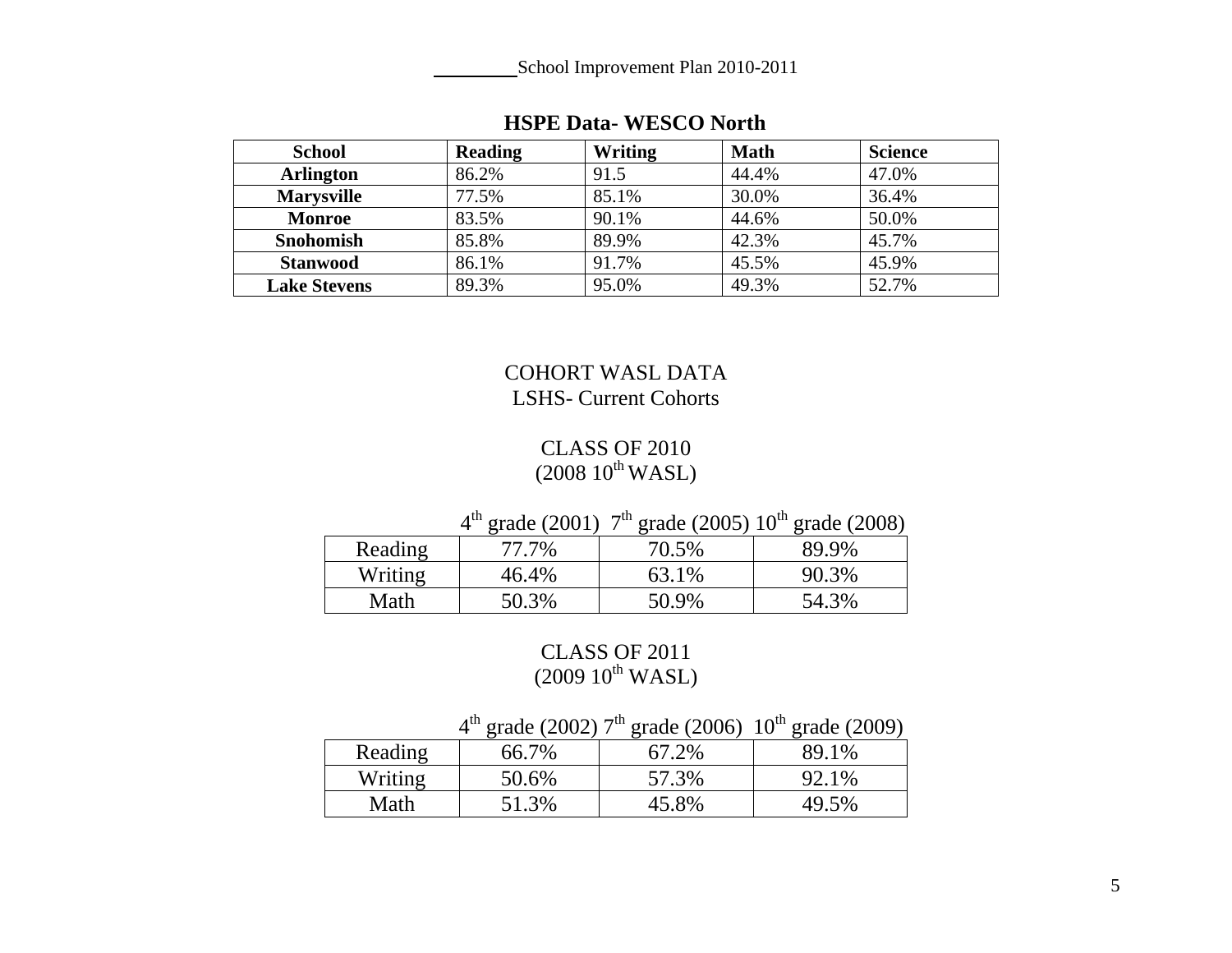## CLASS OF 2012<br>(2010 10<sup>th</sup> HSPE)

 $4^{th}$  grade (2003)  $7^{th}$  grade (2007)  $10^{th}$  grade(2010)

| Reading | 65.6% | 78.0% | 89.3% |
|---------|-------|-------|-------|
| Writing | 59.0% | 71.5% | 95.0% |
| Math    | 57.1% | 54.2% | 49.3% |

## CLASS OF 2013<br>(2011 10<sup>th</sup> HSPE)

 $4<sup>th</sup>$  grade (2004)  $7<sup>th</sup>$  grade (2008)  $10<sup>th</sup>$  grade (2011)

| Reading | 77.6% | 7%    |  |
|---------|-------|-------|--|
| Writing | 59.8% | 71.1% |  |
| Math    | 60.8% | 54.9% |  |

#### SAT Attendance

|                         | 2006      | 2007     | 2008      | 2009      | 2010      |
|-------------------------|-----------|----------|-----------|-----------|-----------|
| Lake Stevens            | 173       | 219      | 197       | 200       | 171       |
| <b>Washington State</b> | 34,150    | 34,638   | 36,306    | 36,687    | 37,631    |
| <b>Total Group</b>      | 1,465,744 | ,494,531 | 1,518,859 | 1,530,128 | 1,547,990 |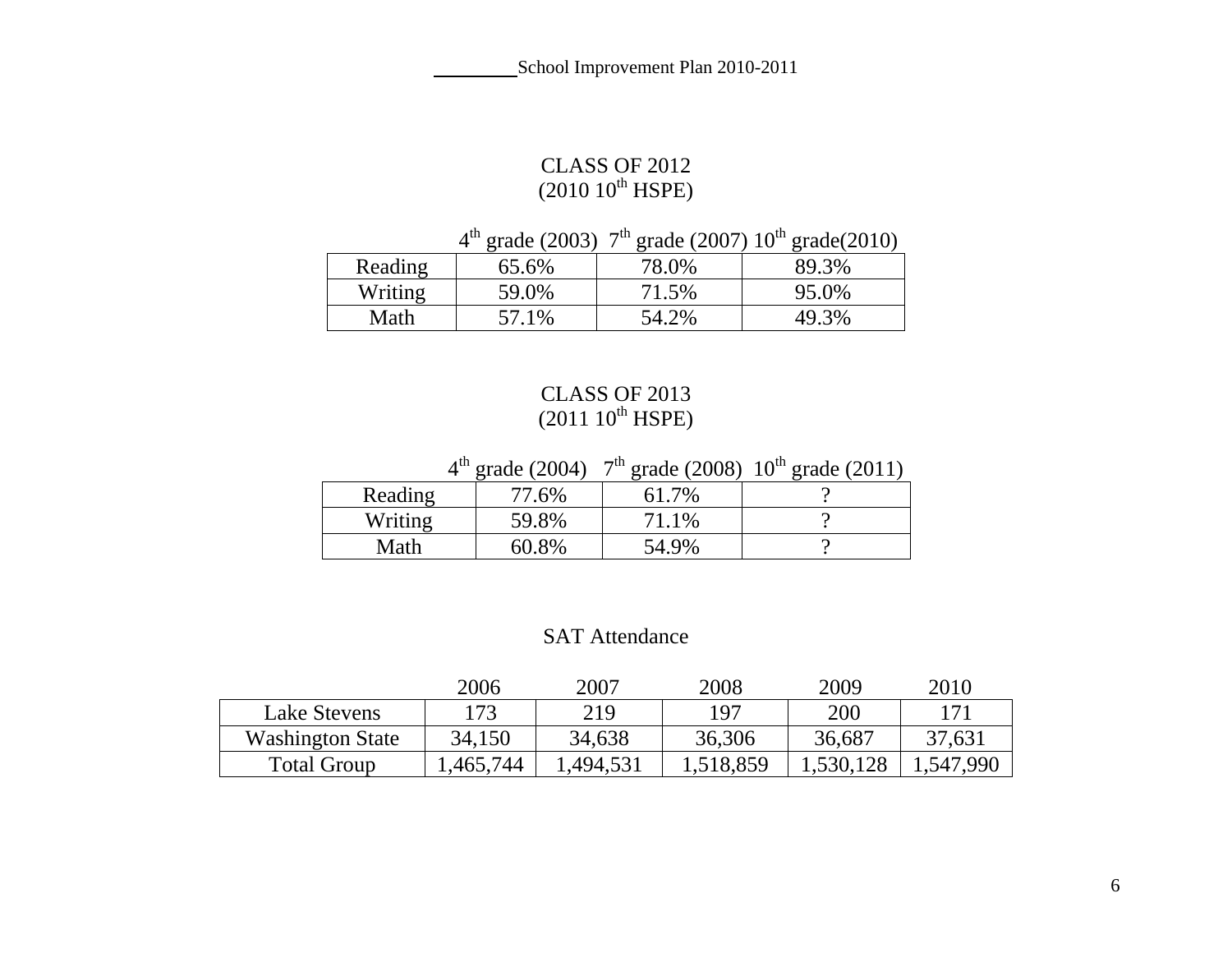## **DATA ANALYSIS LEADING TO IDENTIFICATION OF ACADEMIC IMPROVEMENT GOALS**

*{Briefly describe your analysis of the data and identified areas for improvement leading to your development of SIP goals}* 

**Mathematics** – Although the state average in math decreased by almost 4%, our scores only decreased slightly. Compared to schools with similar demographics we have made slight gains over the past two years. Despite this, we feel that we are still underperforming in mathematics. The algebraic and number sense strand was our biggest area of challenge with only 41.8% of our students meeting standard. We did not perform well in processing problems where students were asked to show work and explain answers. Just 39.1% of our students met standard in the process skills strand.

**Reading-** We feel like we have stagnated in reading, making only a slight gain this past year. We feel that we really need to work hard on student's reading for comprehension in informational text. Teachers in all departments will adopt reading strategies that will develop student's comprehension and understanding of informational text. Having our staff focus on strategies for reading vocabulary rich informational text with an emphasis in post reading comprehension will have the greatest benefit for all students. Reading and comprehending informational text is a very important skill to have in college or in technical schools. Only 61.7% of students met standard in reading on the 7<sup>th</sup> grade WASL from the class of 2013 cohort. Even though 74% met standard in their 8<sup>th</sup> grade year, this represents the lowest number of students meeting standard over the past 4 years.

**Writing** – Our staff is very proud of our writing scores which are among the best in the state. Our writing CBA is scheduled for early December so that we can target specific students for enrichment in the writing process. We also have seen that our students can do a better job of writing to persuasive prompts. This will also be an area of focus.

**Science-** We continue to make gains in science simply because our students are taking the test more seriously. Now that the test counts for graduation we feel that these gains will continue and be similar to the gains that we saw in 2006 when reading and writing were first a graduation requirement for the class of 2008. Most of our sophomore students are enrolled biology where teachers employ the inquiry method and have their students work on writing hypotheses. Our teachers will need to look critically at the systems of science strand and do some earth science review as the test date comes closer.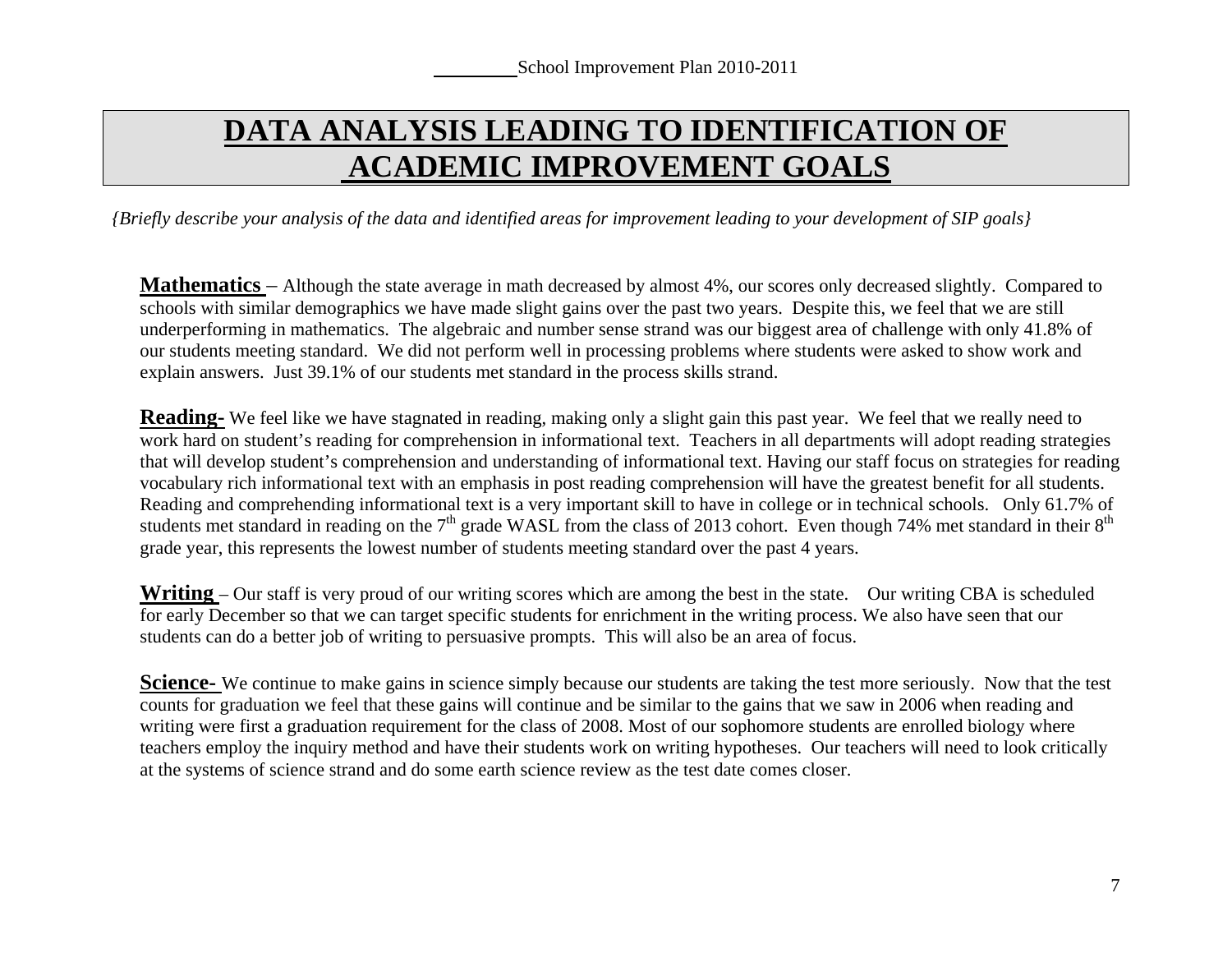School Improvement Plan 2010-2011

## **FOCUS ON LEARNING**

#### **GOALS, ACTION STEPS, RATIONALE, ACCOUNTABILITY, RESULTS**

#### **ACADEMIC CONTENT GOAL: MATHEMATICS**

#### **STUDENT ACHIEVEMENT PROBLEM:**

*Algebraic and Number sense based on the HSPE strand data from the 2009-2010 school year. Only 41.8% of Lake Stevens High School students met standard in this strand. 52.7% of sophomore students met standard in measurement and geometric sense.* 

#### **STUDENT ACHIEVEMENT GOAL** *{SMART GOAL***}:**

*Goal #1: 65% of Lake Stevens High School sophomores will pass the End of Course Assessment in geometry.* 

*Goal #2: 60% of Lake Stevens High School sophomores will pass the End of Course Assessment in algebra.* 

| <b>Action</b> | <b>Specific Activities/Strategies to Reach</b>                                                                                                                                     | <b>Rationale</b>                                                                                                                                                                   | <b>Evidence of Effectiveness</b>                                                                                              | <b>Results</b>                                                   |
|---------------|------------------------------------------------------------------------------------------------------------------------------------------------------------------------------------|------------------------------------------------------------------------------------------------------------------------------------------------------------------------------------|-------------------------------------------------------------------------------------------------------------------------------|------------------------------------------------------------------|
| <b>Step</b>   | <b>Academic Goal</b>                                                                                                                                                               |                                                                                                                                                                                    |                                                                                                                               |                                                                  |
|               | Align Geometry and Algebra with new<br>End of Course exam specifications.<br>Align teaching sequence of content in<br>the test specs with text and map out<br>teaching strategies. | Classroom teaching and formative<br>≻<br>assessment practices need to be<br>aligned with the standards and the<br>summative assessment.<br>Math teachers need to familiarize.<br>⋗ | We should observe teachers<br>≻<br>teaching to the same strand,<br>same concept, with similar                                 | outcomes in each Geometry and<br>Algebra course that we observe. |
|               |                                                                                                                                                                                    | themselves with the new standards<br>and have them become guideposts for<br>their teaching                                                                                         | Teachers will be teaching to<br>➤<br>mastery. We should observe<br>corrective teaching following<br>each formative assessment |                                                                  |
|               |                                                                                                                                                                                    |                                                                                                                                                                                    | Formative assessments and<br>➤<br>CBA's will be aligned with<br>standards                                                     |                                                                  |
|               |                                                                                                                                                                                    |                                                                                                                                                                                    | Collaborative meetings will<br>➤<br>focus on student data and<br>remediation.                                                 |                                                                  |
|               |                                                                                                                                                                                    |                                                                                                                                                                                    | Unit tests will be horizontally<br>➤<br>and vertically aligned                                                                |                                                                  |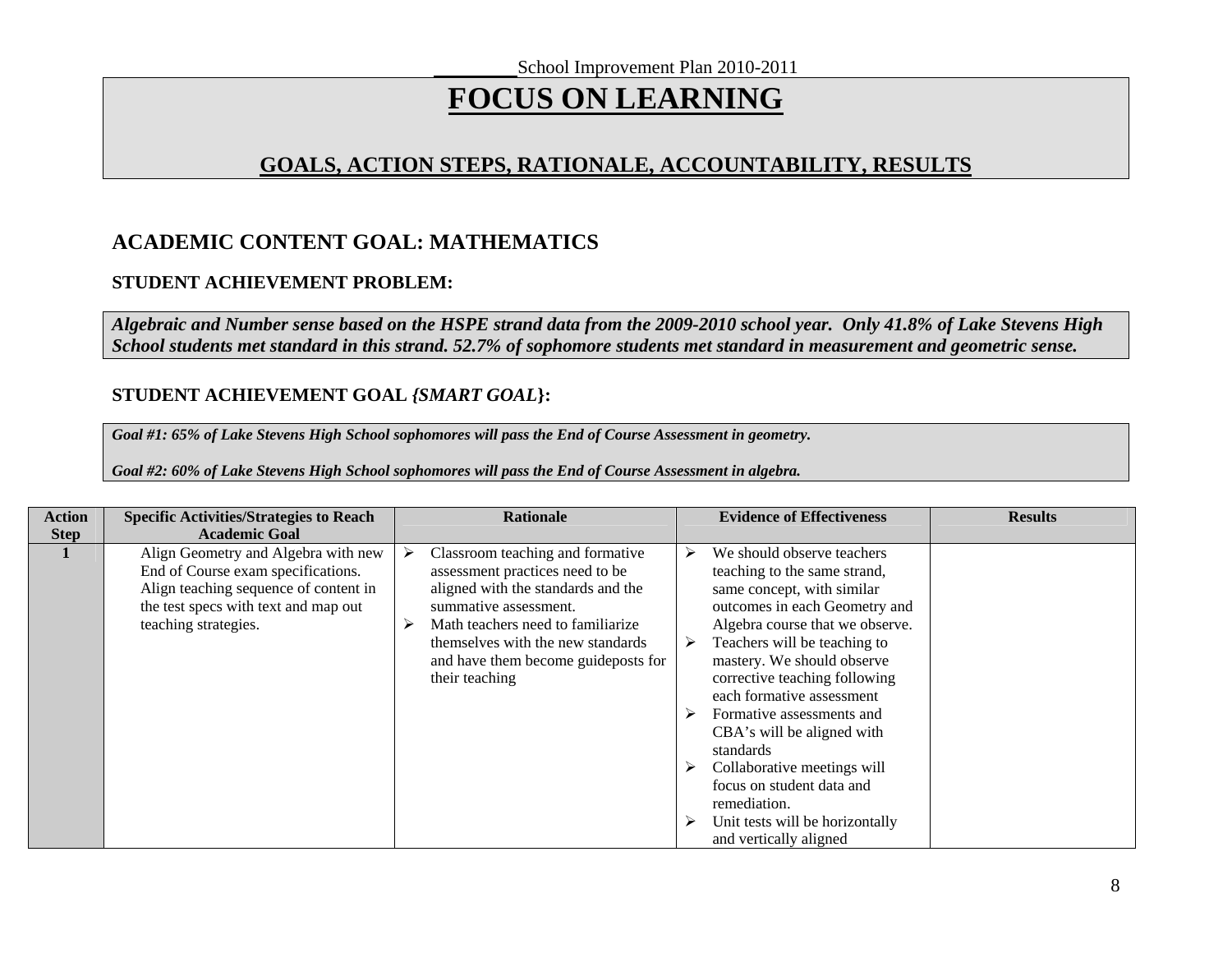| School Improvement Plan 2010-2011 |  |
|-----------------------------------|--|
|                                   |  |

| $\overline{2}$          | Reinstitution of Collection of Evidence<br>for End of Course Assessments                                                                                                                                                                              | Before Collections of Evidence were<br>eliminated by the state 2 years ago, we<br>had tremendous success having students<br>meet standard through this avenue.<br>We submitted over 179 COE's with a<br>high rate of success over a two year<br>period. We will need to see the state<br>specifications for the COE's under the<br>new EOC's- then align our assignments<br>with the demonstration standards and<br>submit to the state a body of portfolio<br>assignments. | $\triangleright$ Generate new Collection of<br>Evidence assignments aligned<br>with new standards in Algebra<br>and Geometry classes.<br>COE's readied for submission in<br>➤<br>Intermediate Algebra<br>System for COE's in place by<br>➤<br>the end of the year and<br>portfolio's will be assembled. |  |
|-------------------------|-------------------------------------------------------------------------------------------------------------------------------------------------------------------------------------------------------------------------------------------------------|-----------------------------------------------------------------------------------------------------------------------------------------------------------------------------------------------------------------------------------------------------------------------------------------------------------------------------------------------------------------------------------------------------------------------------------------------------------------------------|---------------------------------------------------------------------------------------------------------------------------------------------------------------------------------------------------------------------------------------------------------------------------------------------------------|--|
| $\mathbf{3}$            | Continue with Geometry Classroom Based<br>Assessments.<br>Re-align CBA's with new standards<br>➤<br>CBA's will be given quarterly<br>➤<br>Analyze student performance data<br>➤<br>Provide remediation for students<br>➤<br>who do not meet standard. | CBA's were developed in Geometry last<br>year as a formative assessment tool to<br>generate data as a discussion point for<br>student work, lesson effectiveness, and<br>best practices in the classroom. The<br>CBA's generated data that were tied to the<br>standards and informed instruction.                                                                                                                                                                          | CBA data collected.<br>➤<br>Students will take advantage of<br>➤<br>after-school tutoring.<br>Observe corrective teaching in<br>➤<br>classrooms.                                                                                                                                                        |  |
| $\overline{\mathbf{4}}$ | Tutoring after school open to all math<br>students.                                                                                                                                                                                                   | Tutoring will be offered three days a week<br>to students who need remediation in math.<br>Most of the tutoring will be generated by<br>CBA data. Some tutoring will be<br>generated by teacher recommendations<br>and some will be generated by students<br>and parents.                                                                                                                                                                                                   | Students will access tutoring and as a<br>result, their performance in their math<br>classes will show improvement.                                                                                                                                                                                     |  |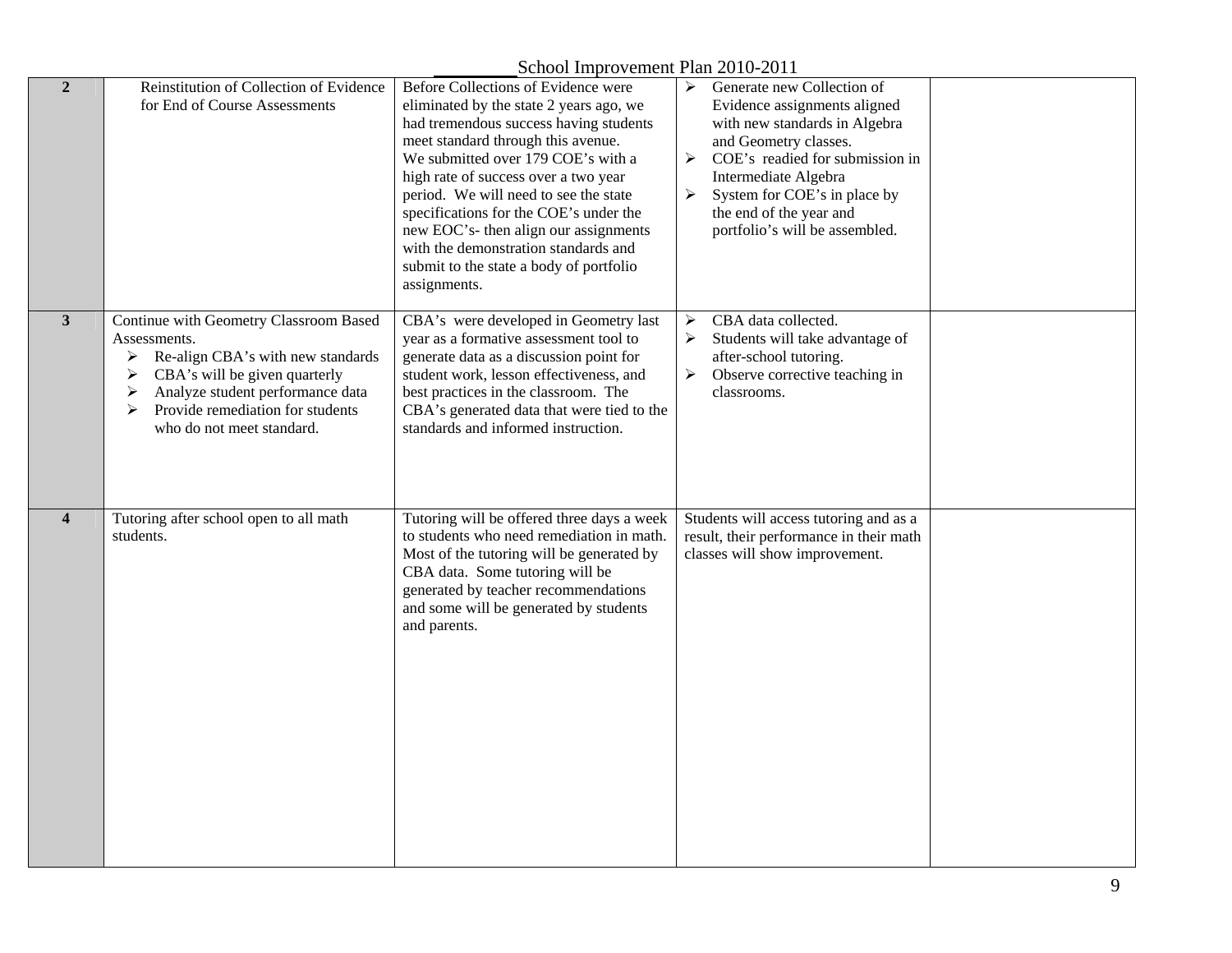## **FOCUS ON LEARNING**

#### **GOALS, ACTION STEPS, RATIONALE, ACCOUNTABILITY, RESULTS**

#### **ACADEMIC CONTENT GOAL: Reading**

#### **STUDENT ACHIEVEMENT PROBLEM:**

*Our challenge is to have our whole staff adopt some simple strategies for reading and comprehending informational text.* 

#### **STUDENT ACHIEVEMENT GOAL {SMART GOAL}:**

#### *High School Proficiency Exam scores for sophomores will increase by 5.7% to 95%*

| <b>Action</b><br><b>Step</b> | <b>Specific Activities/Strategies to Reach</b><br><b>Academic Goal</b>                                                                                                                                                                                                                  | <b>Rationale</b>                                                                                                                                                                    |   | <b>Evidence of Effectiveness</b>                                                                                                                                                                                                                                                                | <b>Results</b> |
|------------------------------|-----------------------------------------------------------------------------------------------------------------------------------------------------------------------------------------------------------------------------------------------------------------------------------------|-------------------------------------------------------------------------------------------------------------------------------------------------------------------------------------|---|-------------------------------------------------------------------------------------------------------------------------------------------------------------------------------------------------------------------------------------------------------------------------------------------------|----------------|
|                              | We will have a professional development<br>focus on two of the 11 reading targets that<br>will allow our whole faculty to zero in on<br>reading informational text. Each academic<br>department will adopt reading strategies<br>that will be part of their Department Action<br>Plans. | Focusing student reading for<br>informational text will not only help<br>increase scores on the HSPE but also<br>assist students as they prepare for post-<br>secondary education.  | ➤ | We will observe teachers using<br>source documents in their<br>teaching discipline as the basis<br>for extended writes.<br>Reading strategies on<br>Department Action Plans.<br>Observe specific reading<br>strategies in classrooms.                                                           |                |
| $\mathbf{2}$                 | We will continue with our reading and<br>writing Classroom Based Assessments.                                                                                                                                                                                                           | These formative assessments give<br>teachers and students very valuable<br>feedback about which reading and writing<br>strands that they accel and those that they<br>need work in. | ➤ | Teachers will use the data to<br>specifically address student<br>weaknesses.<br>Students will make improvement<br>between the CBA scoring in<br>December and the HSPE in<br>March.<br>Students can verbalize which<br>reading and writing strands that<br>they need to specifically work<br>on. |                |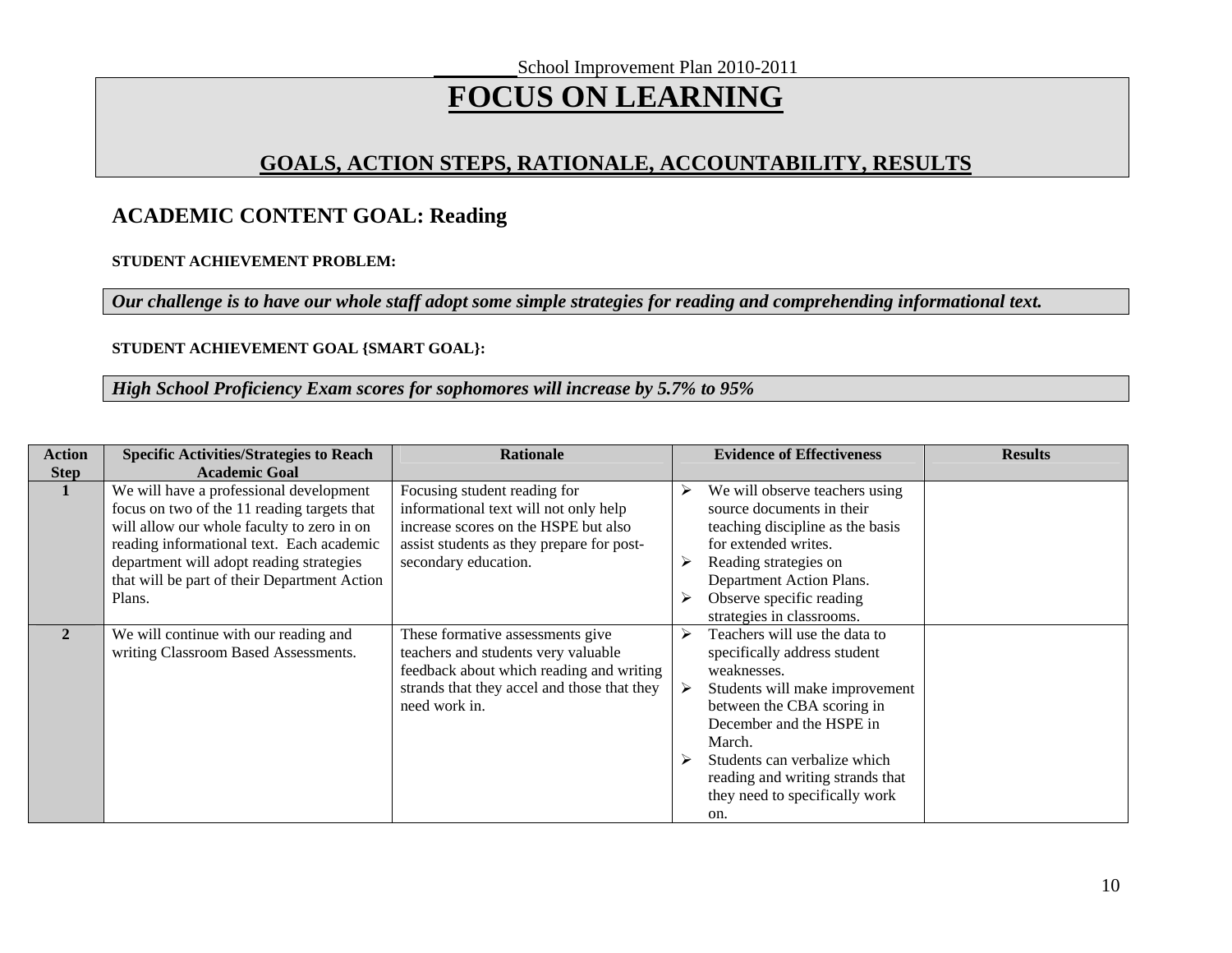## **FOCUS ON LEARNING**

#### **GOALS, ACTION STEPS, RATIONALE, ACCOUNTABILITY, RESULTS**

#### **ACADEMIC CONTENT GOAL: Writing**

#### **STUDENT ACHIEVEMENT PROBLEM:**

#### *87.2% of Lake Stevens High School students met standard in Persuasive writing.*

#### **STUDENT ACHIEVEMENT GOAL** *{SMART GOAL***}:**

*High School Proficiency Exam scores for sophomores will increase by 1.5% to 96.5%* 

| <b>Action</b> | <b>Specific Activities/Strategies to Reach</b>                                                                                                                                                                            | <b>Rationale</b>                                                                                                                                                       | <b>Evidence of Effectiveness</b>                                                                                                                                                                                                                                                                 | <b>Results</b> |
|---------------|---------------------------------------------------------------------------------------------------------------------------------------------------------------------------------------------------------------------------|------------------------------------------------------------------------------------------------------------------------------------------------------------------------|--------------------------------------------------------------------------------------------------------------------------------------------------------------------------------------------------------------------------------------------------------------------------------------------------|----------------|
| <b>Step</b>   | <b>Academic Goal</b>                                                                                                                                                                                                      |                                                                                                                                                                        |                                                                                                                                                                                                                                                                                                  |                |
| 1             | All teachers will assign at least one<br>persuasive writing prompt in each class that<br>they teach. Teachers will score the writes<br>and make comments about the ability of the<br>students to persuade their audience. | In order to become more proficient at<br>responding to persuasive prompts,<br>students must practice and receive<br>feedback from multiple sources.                    | The writing that students will<br>turn it for their 6-trait prompts<br>will be more focused and<br>efficient. The papers will state<br>the problem clearly and offer<br>evidence to persuade the reader.<br>Elevated scores on the<br>persuasive prompts on the High<br>School Proficiency Exam. |                |
| $\mathbf{2}$  | Professional Development will be designed<br>and presented to staff to help them calibrate<br>their scoring of 6-trait writing papers that<br>are given to students by each teacher 3<br>times per year.                  | This professional development will help<br>create rater reliability amongst the faculty<br>and help our students have confidence to<br>score student work effectively. | There will be like comments on<br>student papers.<br>Non-Language Arts teachers will<br>make comments on student<br>papers about conventions and<br>content, organization, and style.                                                                                                            |                |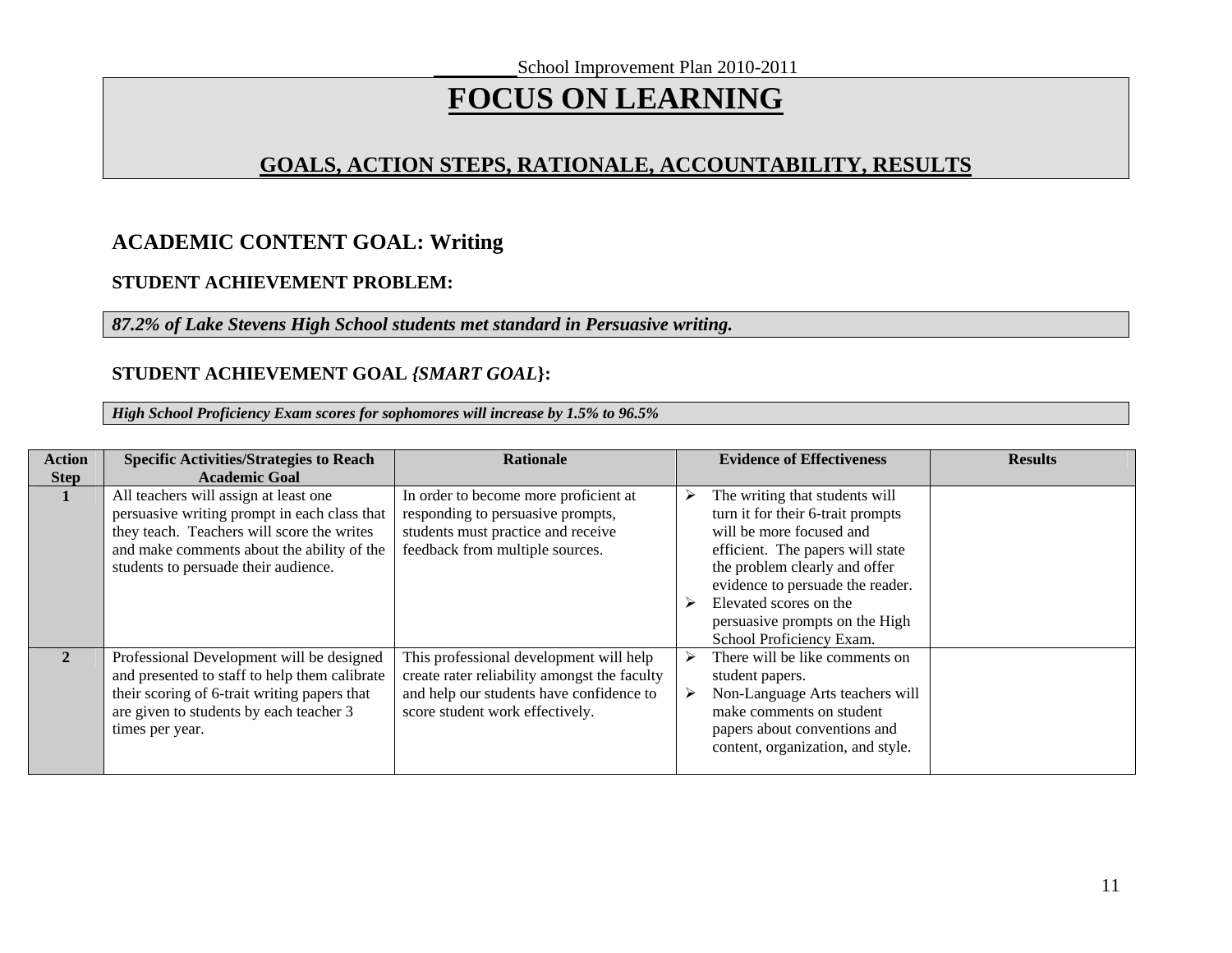## **FOCUS ON LEARNING**

#### **GOALS, ACTION STEPS, RATIONALE, ACCOUNTABILITY, RESULTS**

#### **ACADEMIC CONTENT GOAL: Science**

#### **STUDENT ACHIEVEMENT PROBLEM:**

*40.8% of Lake Stevens High School sophomores met standard in Systems of Science.* 

#### **STUDENT ACHIEVEMENT GOAL** *{SMART GOAL***}:**

*High School Proficiency Exam scores for sophomores will increase by 12.3% to 65%* 

| <b>Action</b> | <b>Specific Activities/Strategies to Reach</b>                                                                                                                                                                                                                                                                                                                    |   | <b>Rationale</b>                                                                                                                                                                                                                                                     | <b>Evidence of Effectiveness</b>                                                                                                                     | <b>Results</b> |
|---------------|-------------------------------------------------------------------------------------------------------------------------------------------------------------------------------------------------------------------------------------------------------------------------------------------------------------------------------------------------------------------|---|----------------------------------------------------------------------------------------------------------------------------------------------------------------------------------------------------------------------------------------------------------------------|------------------------------------------------------------------------------------------------------------------------------------------------------|----------------|
| <b>Step</b>   | <b>Academic Goal</b>                                                                                                                                                                                                                                                                                                                                              |   |                                                                                                                                                                                                                                                                      |                                                                                                                                                      |                |
| 1             | Biology teachers will align and adopt<br>common assessment questions, labs and lab<br>write ups to use as formative assessment<br>tools for students in all Biology classes.                                                                                                                                                                                      | ➤ | To determine the effectiveness of<br>teaching strategies among teachers.<br>To intentionally work with a common<br>vocabulary, standards, and<br>expectations for learning, and then<br>generate assessment data that will<br>focus teacher instructional practices. | We will see and hear teachers using<br>the same vocabulary, in the same<br>labs, and assessing their students with<br>the same purpose.              |                |
| $\mathbf{2}$  | The Science Department teachers will write<br>and adopt a new course in preparation for<br>End of Course exams in Biology in 2012.<br>This new course will be designed for<br>students who have failed or received a low<br>grade in Physical Science and need to learn<br>Biology concepts at a slower pace with an<br>emphasis on big ideas and broad concepts. | ⋗ | OSPI will be switching to an end of<br>course assessment in Biology by the<br>spring of 2012.                                                                                                                                                                        | A new course will be before the<br>Curriculum Commission in the<br>spring. Every student will take<br>Biology by the end of their<br>sophomore year. |                |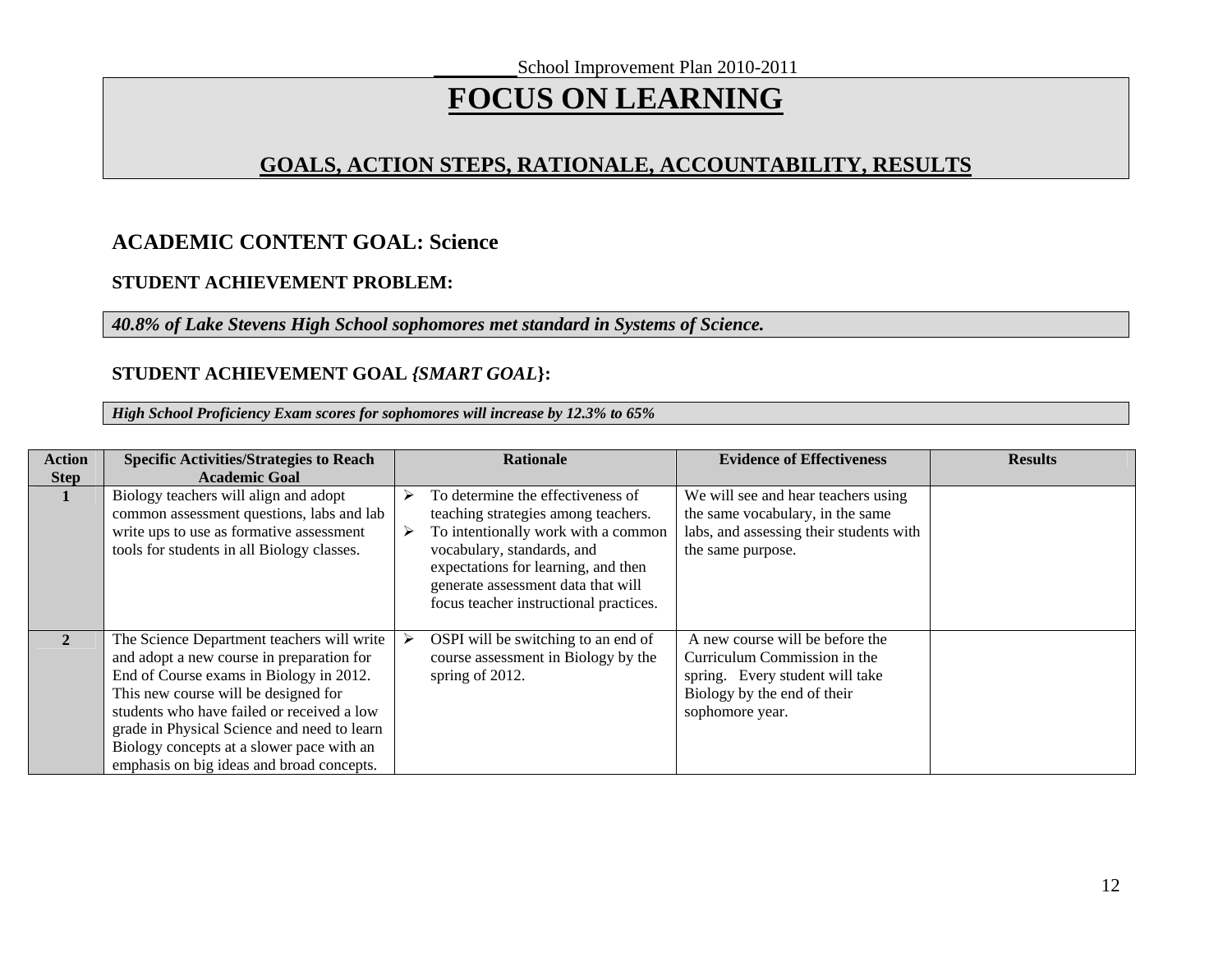## **DEVELOPING EXCELLENCE IN STAFF**

#### **GOALS, ACTION STEPS, RATIONALE, ACCOUNTABILITY, RESULTS**

#### **Staff Professional Development Goal: Using Data to Improve Instruction**

#### *{Focus on Powerful Teaching and Learning strategies and staff collaboration}*

#### **GOAL (SMART GOAL):**

*All Lake Stevens High School teachers who teach like courses will have at least one common assessment that will serve as a basis for conversations about student work.* 

| <b>Action</b> | <b>Specific Activities/Strategies to Reach</b>                                                                                                                                           | <b>Rationale</b>                                                                                                                                                                                                                                                                                                                    |   | <b>Evidence of Effectiveness</b>                                                                                                                                                                                                                              | <b>Results</b> |
|---------------|------------------------------------------------------------------------------------------------------------------------------------------------------------------------------------------|-------------------------------------------------------------------------------------------------------------------------------------------------------------------------------------------------------------------------------------------------------------------------------------------------------------------------------------|---|---------------------------------------------------------------------------------------------------------------------------------------------------------------------------------------------------------------------------------------------------------------|----------------|
| <b>Step</b>   | <b>Target Goal</b>                                                                                                                                                                       |                                                                                                                                                                                                                                                                                                                                     |   |                                                                                                                                                                                                                                                               |                |
| 1             | Lake Stevens High School teachers will<br>collaborate on at least one common<br>assessment in each content area and use the<br>data from that assessment to discuss<br>student learning. | We would like our teacher to look more<br>critically at data related to student work<br>and to be able to adjust their instruction<br>based upon what they learn.                                                                                                                                                                   | ➤ | Teachers will be using<br>collaborative time to talk about<br>student achievement data.<br>Teachers will make changes to<br>their curriculum, teaching<br>practices, or confirm assessment<br>effectiveness relative to the<br>standards. This will happen in |                |
| $\mathbf{2}$  | Professional Development on how to use<br>data to differentiate instruction.                                                                                                             | It is one thing to have the data and it is<br>another thing altogether to know what to<br>do with it. We would like our teachers to<br>be able to move beyond just glancing at<br>the data and reflecting on it (which is<br>valuable) to taking steps to affect student<br>achievement in the classroom through<br>best practices. |   | discussions with administrators.<br>Teachers will be discussing<br>student data routinely.<br>We will observe teachers<br>differentiate their teaching to<br>include corrective strategies for<br>students who score low on<br>assessments.                   |                |